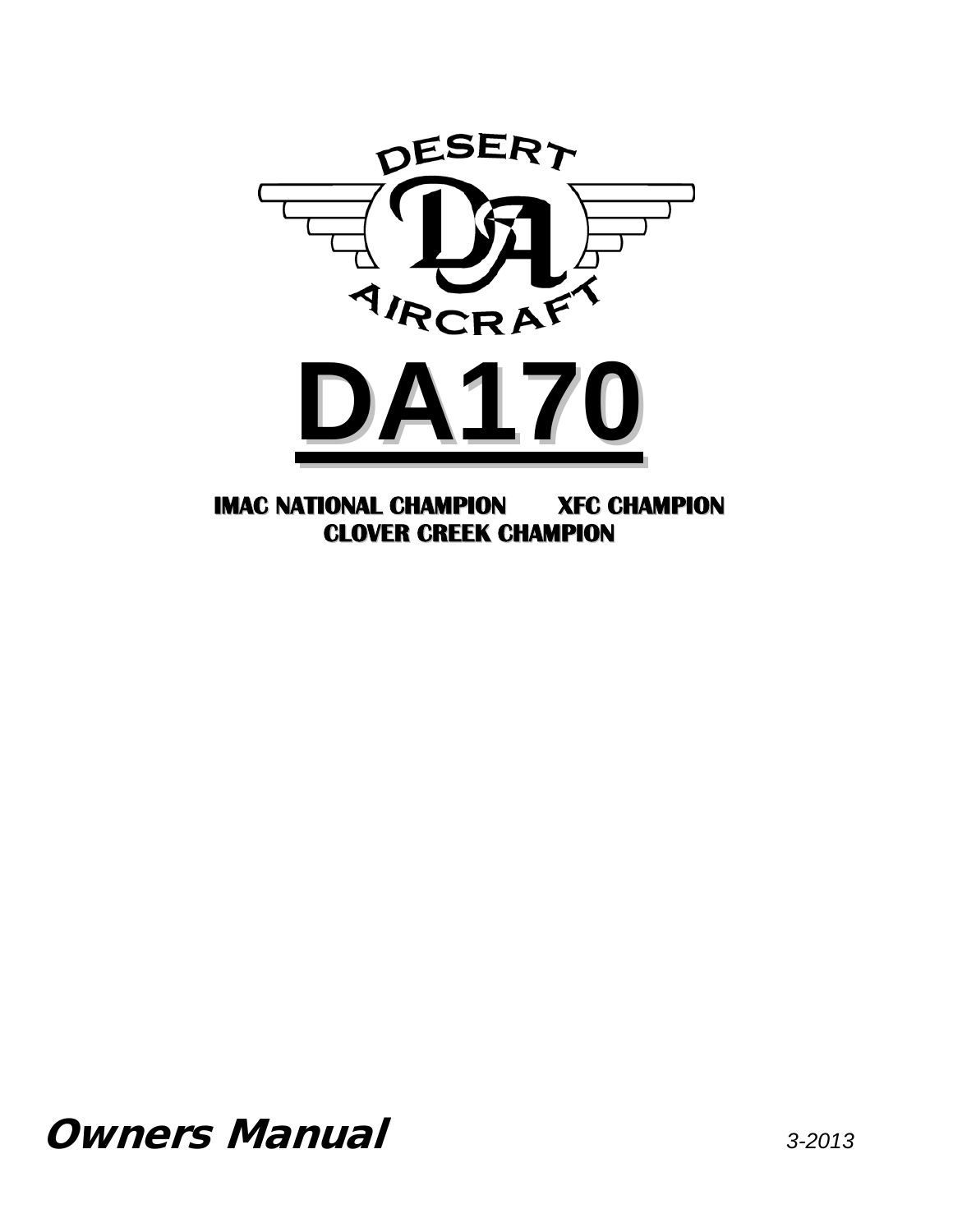# *Safety Instructions*

### **WARNING!**

This motor can cause severe harm to you, and/or others, if misused or if these safety precautions and instructions are not observed. Desert Aircraft is not responsible for any loss, injury or damage resulting from the miss-use of its products.

You alone are responsible for the safe operation of your motor.

This motor can stop at any time, for a variety of reasons. Do not fly your plane in such a way that damage or harm will result if the motor stops running. If you cannot fly your plane safely if the motor stops running for any reason, do not fly the plane.

- You alone are responsible for the safe operation of your motor.
- Do not operate the motor if you do not want to be completely responsible for any damage or injury incurred or caused during its operation.
- Read all instructions before operating your motor.
- If you have any questions about any aspect of operating this motor, do not attempt to start or operate it.
- Never operate the motor, or fly, alone.
- When operating the motor, never stand, or allow anyone else to stand, in front of, or to the side of the propeller. Always stand behind the propeller.
- Keep away from the prop while operating the motor. Do not wear loose clothing near the motor or prop. Do not run the motor near loose material such as dirt, gravel, power cords, ropes, sand, etc. Loose material can be drawn into the turning prop causing injury or damage.
- Always operate the motor in an open area. Do not operate indoors.
- This motor can develop tremendous thrust. Make sure the aircraft is properly secured when starting or operating the motor.
- This motor can stop at any time, for a variety of reasons. Do not fly your plane in a way that damage or harm will result if the motor stops running.
- Inspect motor mount bolts and firewall integrity before operating the motor.
- Anyone in the immediate area of the motor should use eye protection during operation of the motor.
- Keep spectators at least 30 feet away when operating the motor.
- Turn off the motor before making any adjustments.
- Always use the proper size propeller. Never use a damaged, modified, or repaired propeller.
- Always use the correct length propeller bolts. Do not use spacers behind the propeller.
- Spinner cones must not touch the propeller.
- Thinner props may require using shorter prop bolts, especially if not using a spinner back plate. Make sure your prop bolts do not bottom out in the propeller hub.
- Check that the propeller bolts are tight before every flight.
- Always install an ignition kill switch to stop the motor.
- Adjust the carburetor linkage so that the motor will stop when the carburetor is completely closed.
- Gasoline is extremely flammable. Be careful of any sparks from electrical contacts such as fuel pumps, battery chargers, etc. Do not allow smoking in the area of your fuel supply or motor. Store fuel in approved containers and in well ventilated areas.
- Allow the motor to cool before touching or fueling.
- Always turn the prop a few revolutions after running the motor to discharge the ignition system.
- The ignition system develops extremely high voltage. Do not touch it during operation.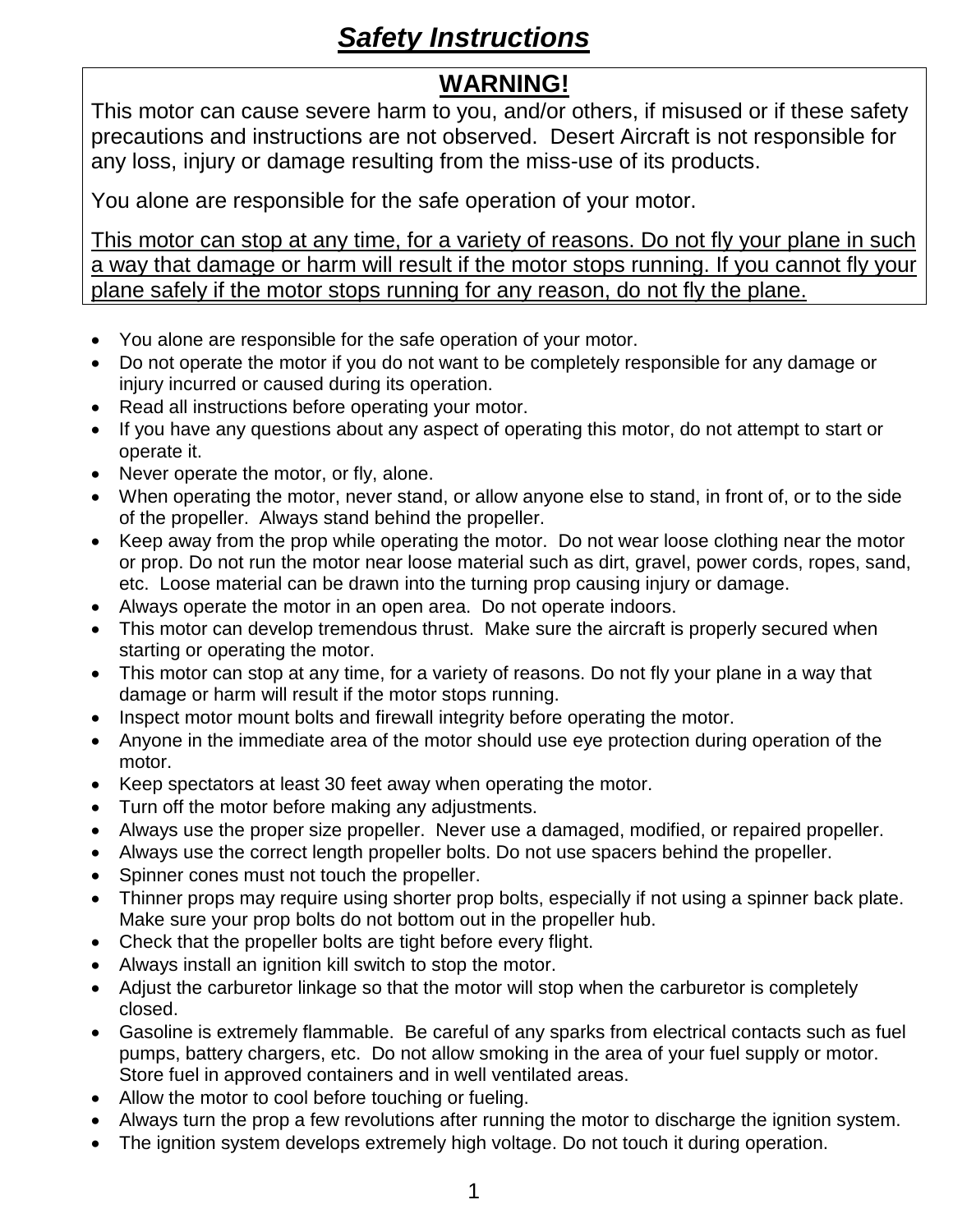# *Motor Installation*

- **Mount the motor using high grade 1/4" or 6mm bolts with washers and locking nuts** on the rear of the firewall. Make sure your firewall is structurally sound. The crankshaft centerline is in the exact center of the rear mounting plate bolt pattern.
- The carburetor is equipped with a 4-40 ball link. Make sure the carburetor's idle set screw is removed or set so that the carb can be fully closed by the servo at low trim. Use a high quality servo for the throttle. A poor quality servo or linkage will not provide accurate and repeatable throttle settings. Don't use metal to metal linkages.
- **Do not remove the butterfly/throttle shaft return spring**. One end of the spring can be cut or un-hooked to relieve tension. Removing the spring allows damage to the brass plate from vibration.
- Do not try to rotate the carburetor 180 deg. on the mounting block or remove the butterfly shaft assembly.
- The carburetor needs at least 1 1/2" (38mm) of clearance between the intake and the bottom of the cowl. If there is less than 1 1/2", make an opening in the cowl below the carb at least as large as the carb intake diameter.
- Since the carburetor must often be adjusted differently with the cowl on as compared to off, we recommend small access holes be made in the cowl for adjusting the needle valves. Sometimes the needles can be reached through the cowl's openings for the exhaust system.
- A 50 oz. fuel tank is the minimum recommended size. Many pilots are using 60 oz. tanks or larger. The tank must be vented. The carb has a strong pump, so the tank can be mounted almost anywhere. The fuel line must be gas compatible and have an inner diameter the same or larger than the carburetor's fuel inlet fitting's inner diameter. Make sure all fuel line connections are secure. Small nylon zip ties work well to keep the fuel line on the metal fittings. Make sure the fuel line is secure and not touching the exhaust or cylinder fins.
- Cooling is critical to motor performance and longevity. Allow as much cooling air as possible in from the front of the cowl. Allow an opening at least 2 1/2 times larger at the rear or bottom of the cowl for the hot air to escape. **Air must flow through the cylinder fins** to properly cool the motor. Air ducts can be made from thin plywood, fiberglass, or aluminum sheet to guide and force air from the front inlets to and through the cylinder fins. Don't let the air take the easy way out! Make it go through the fins.
- **Depending on the location of the exhaust system, and cowl airflow, the carburetor** may need some air cooling also. A hot carb can be erratic in flight or make the motor hard to restart. Sometimes placing heat shielding material between the exhaust and carburetor can help.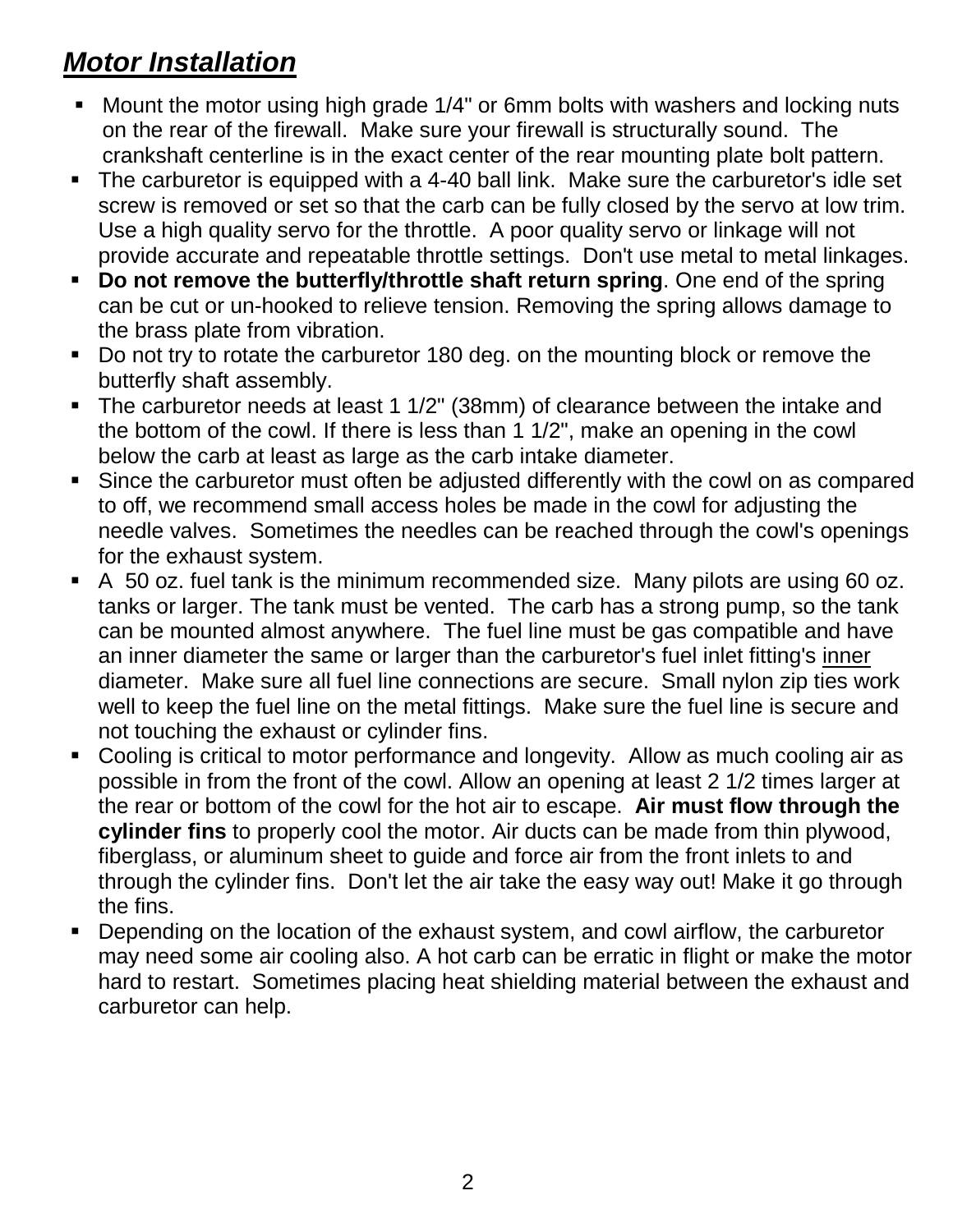# *Ignition System*

- When making electrical connections to the ignition system, use the same gauge wire (or larger) as used on the red and black power leads on the ignition module, all the way to the battery pack. Keep wire length to a minimum. Heavy-duty plugs, as supplied on the ignition, or as used on electric cars and planes, are recommended.
- Use a high quality switch such as JR's heavy-duty switch. Standard size R/C receiver switches are not recommended.
- Make sure the charge current does not reach the ignition module. In other words don't "charge" the ignition module.
- Keep ignition components and wiring separated, as much as possible, from your receiver, receiver battery, servos, wiring and switches.
- Don't use metal-to-metal linkages to operate the throttle.
- Always perform a radio range check before flying. Range with one section of the antenna extended should be at least 80 to 100 Ft. with the plane on the ground and the motor running. If there are "glitches", DON'T FLY! Check for holes in the braided shielding, loose connections, etc.
- The ignition can be powered directly by 4 or 5 cell 4.8 or 6 volt NiCd/NiMH batteries, or 6.6 volt A123/LiFe batteries. If using batteries rated at more than 6.6 volts, a 5.5 or 6 volt regulator must be used. Higher voltage will damage the ignition system and will void the warranty.
- We recommend an 1800 mAh or larger capacity pack. With this size pack, the ignition should last longer than your receiver pack will. If meter test shows 5.0 volts or less at the ignition module, don't fly, re-charge.
- **When connecting the red pick-up sensor to the ignition module, make sure that the polarity of the wires entering the connectors is correct (Brown to brown, orange to orange)**
- Unlike some ignitions, the Desert Aircraft ignition is designed to spark only when the prop is flipped at a high speed. If the prop is not turned over at "starting" speed, the ignition will not produce a spark. This helps to prevent the motor from firing accidentally. The ignition coils can store energy for a short period of time after shut off. A few firm flips of the prop with the ignition off will expend any energy held in the coils by firing for one revolution.
- When removing the spark plug caps, PULL STRAIGHT out on the caps. **Do not pull on the shielded ignition wires!** If caps seem loose and are not making a solid metal to metal contact with the spark plug base, use a small hose clamp around the base of the cap to keep them firmly attached to the base of the plug. To prevent radio interference, the spark plug caps must have the split retainer ring around the base to insure a tight fit. – DON'T FLY WITHOUT THEM!
- **Protect the shielded plug wires from rubbing against fiberglass or sharp edges of wood or metal.** Rubber grommets and plastic "spiral wrap" insulation from automotive or electronic supply stores work well. Holes in the braided shielding can emit R/F noise or loose connections (spark plug caps, connectors and switches).
- Timing is set at the factory and should not need adjustment. Contact Desert Aircraft if you have any questions regarding timing.
- Only use NGK CM-6 spark plugs. Other plugs may not fit the plug caps firmly.
- Plug gap is .018" to .020" (.38 to .50 mm)
- Never operate the ignition without a spark plug in the plug caps! This can permanently damage the ignition coil.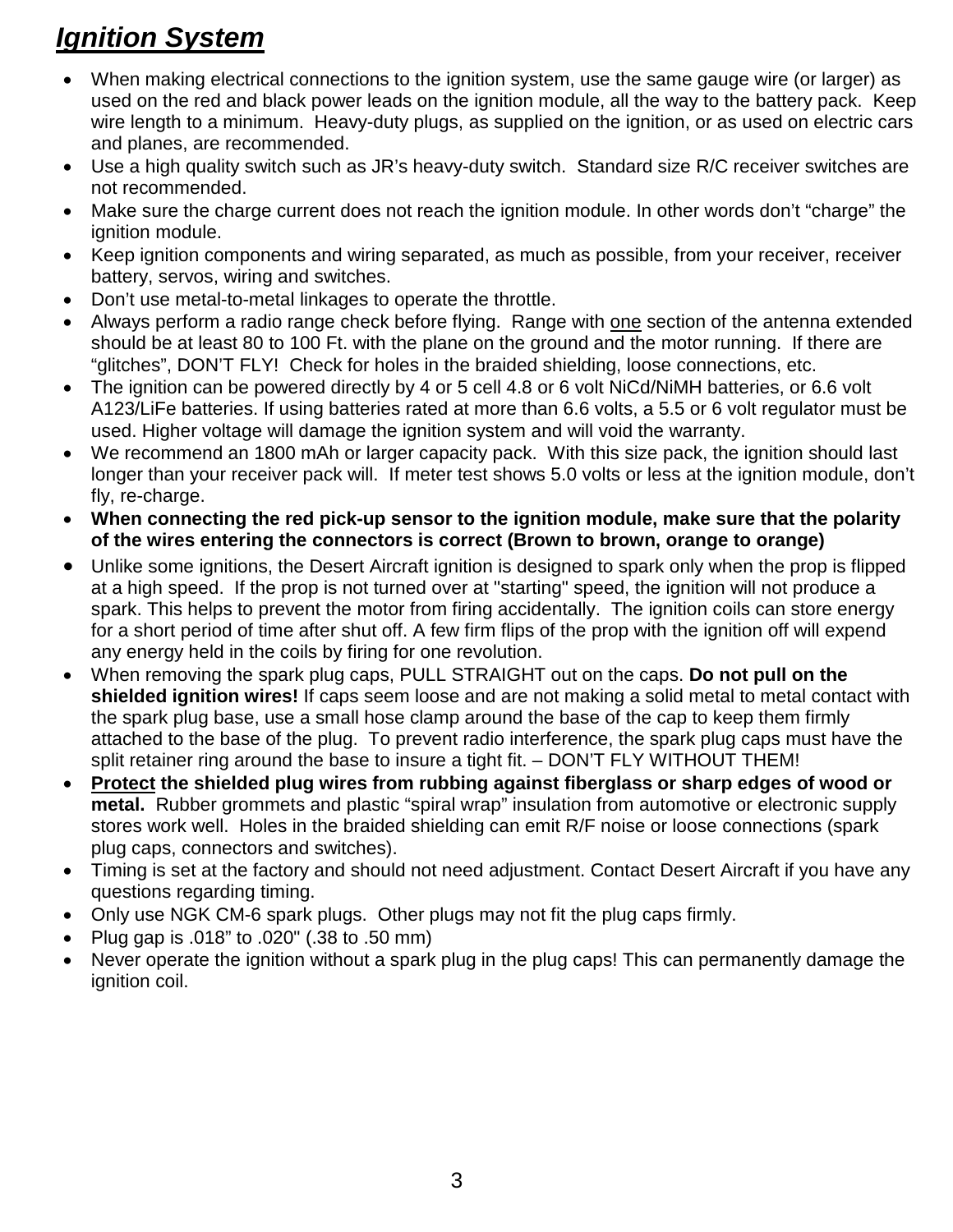# *Fuel and Oil Mix*

- For the DA170, use Premium pump gas, such as 91 to 93 octane.
- We recommend purchasing your fuel from "name brand" gas stations. We have seen problems with cheaper gas from some discount type outlets.
- We recommend filtering your fuel between your fuel container and your plane's fuel tank. A high flow filter, or clunk/filter, between the tank and motor is also a good idea.
- Make sure the plane's tank is well vented and the fuel clunk moves freely.
- **Use of any other fuel or additives such as nitro formulas, aviation gas, white gas, etc., can harm the motor and void the warranty.**
- Do not use silicone sealers on the fuel system. Gas can break it down and carry it into the carb.
- We recommend a high quality synthetic oil. As for the brand of oil, there are many good ones on the market. Some oils, and their mix ratios, that Desert Aircraft recommends are: Red-line Two Stroke Racing Oil (40 to 1), Motul 800 (50 to 1), and Stihl HP Ultra (50 to 1). These oils can be found at most motorcycle or chainsaw shops.

# *Recommended Props*

- Always inspect your prop and spinner and tighten prop bolts before each flight!
- While special break-in props are not required, they can help speed up the break-in process and reduce the risk of over loading the motor.
- The following props are recommended: For break-in Menz 30x12, 32x10 Mejzlik 30x12, 32x10 For normal use Menz 30x12, 32x10, 32x12 Mejzlik 30x12, 32x10 2 blades, and 28x12, 28.5x12, 29x12 3 blades AirModels 32x11 2 blade, 29x12 3 Blades
- Smaller diameter props with more pitch will help reduce noise.
- The DA170 has a very wide power band. The "normal" peak operating rpm for aerobatics is 5,500 to 6,300 rpm, depending on prop selection, sound requirements and pilot preference. While with fine tuning it is possible to have an idle as low as 800 rpm, normal "reliable" idle rpm is 1,200 to 1,400.
- Always use a drill guide to drill your props. Please note that the DA170 uses 6mm prop bolts. Torque to 110 in. lbs. for wood props! , (130 in. lbs. for carbon) Check after each flight.
- Always check the balance of your prop.
- For safety, we recommend painting the tips of your props (front and back) with a bright color, especially black props.
- Never use a damaged or repaired prop, or a prop that has struck the ground or any other object. Damage that can be hard to see could turn into disaster when turning at thousands of RPM.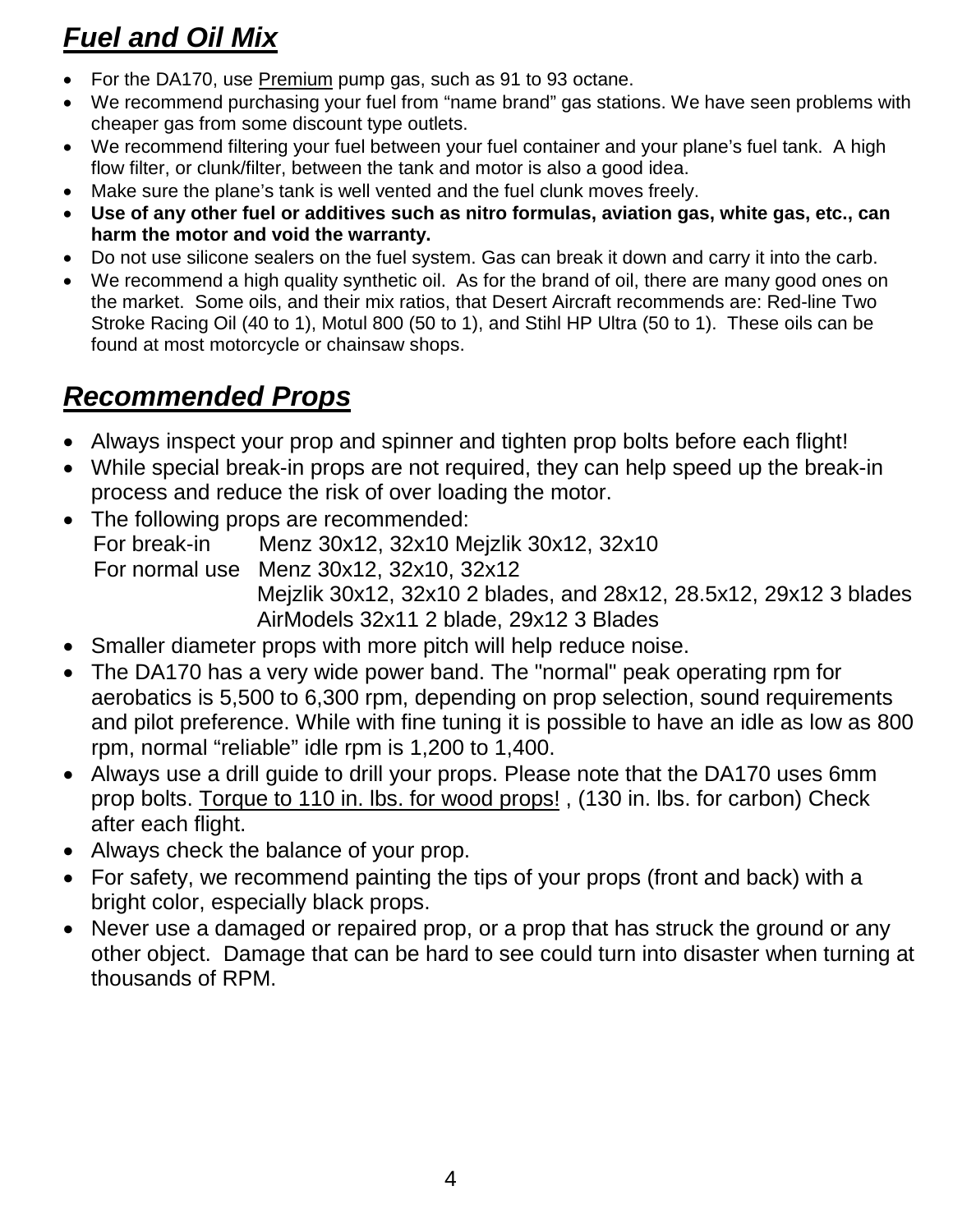# *Starting*

- 1. Check that prop bolts are tight and spinner is secure.
- 2. Make sure the starting area is free of dirt, sand, gravel, or other loose debris
- 3. Turn on the radio system and check the throttle operation and position.
- 4. Have someone (with eye protection) firmly hold the plane.
- 5. Close the choke completely.
- 6. Open the throttle to approximately 1/4 position.
- 7. Turn on the ignition. ALWAYS BE PREPARED FOR THE MOTOR TO START ON ANY FLIP OF THE PROP!
- 8. Always wear a heavy leather glove when starting the motor.
- 9. Give the prop a quick, firm, flip counter clockwise. Follow through quickly as you flip the prop so your hand is out of the propeller's path. Repeat until the motor fires or "pops".
- 10. Open the choke.
- 11. Set throttle to idle position. (carb butterfly plate slightly open)
- 12. Flip the prop again until the motor runs.
- 13. Let the motor warm up for 15 or 20 seconds before advancing the throttle.

# *Needle Adjustments*

- The needle farthest from the motor is the "High End" needle. The needle closest to motor is the "Low End" needle. Turning the needles clockwise "leans" the fuel mixture. Turning the needles counter-clockwise "richens" the fuel mixture.
- Settings will vary with altitude, temperature, humidity, fuel, carb variances, etc. A consistently good starting point is: **3/4 of a turn open on the Low needle, 2 turns open on the High needle**. The Low needle is very sensitive and should not vary much, if at all, from the 3/4 setting.
- Adjusting either needle can have a slight effect on the other. Example: leaning the low needle can "slightly" lean the high range.
- Adjust the Low End needle until you achieve a smooth idle and a reliable transition to high throttle. Generally if the motor "stutters" or "coughs" in the mid range or when the throttle is advanced, the low end needle is too rich and possibly even the high end needle. If the motor dies quickly, the low end is probably lean.
- Adjust the High End needle to peak rpm. A tachometer is a great help, but remember that the RPM may drop a little after every start due to heat build up. Don't lean the mixture any more than necessary. If the rpm steadily drops at full throttle or fades on long vertical maneuvers, the motor is too lean and is over heating.
- Operating the motor overly rich not only reduces power, it creates other problems such as poor transition, pre-mature carbon build up, fouled plugs, excessive exhaust residue, sticking rings, and rough running.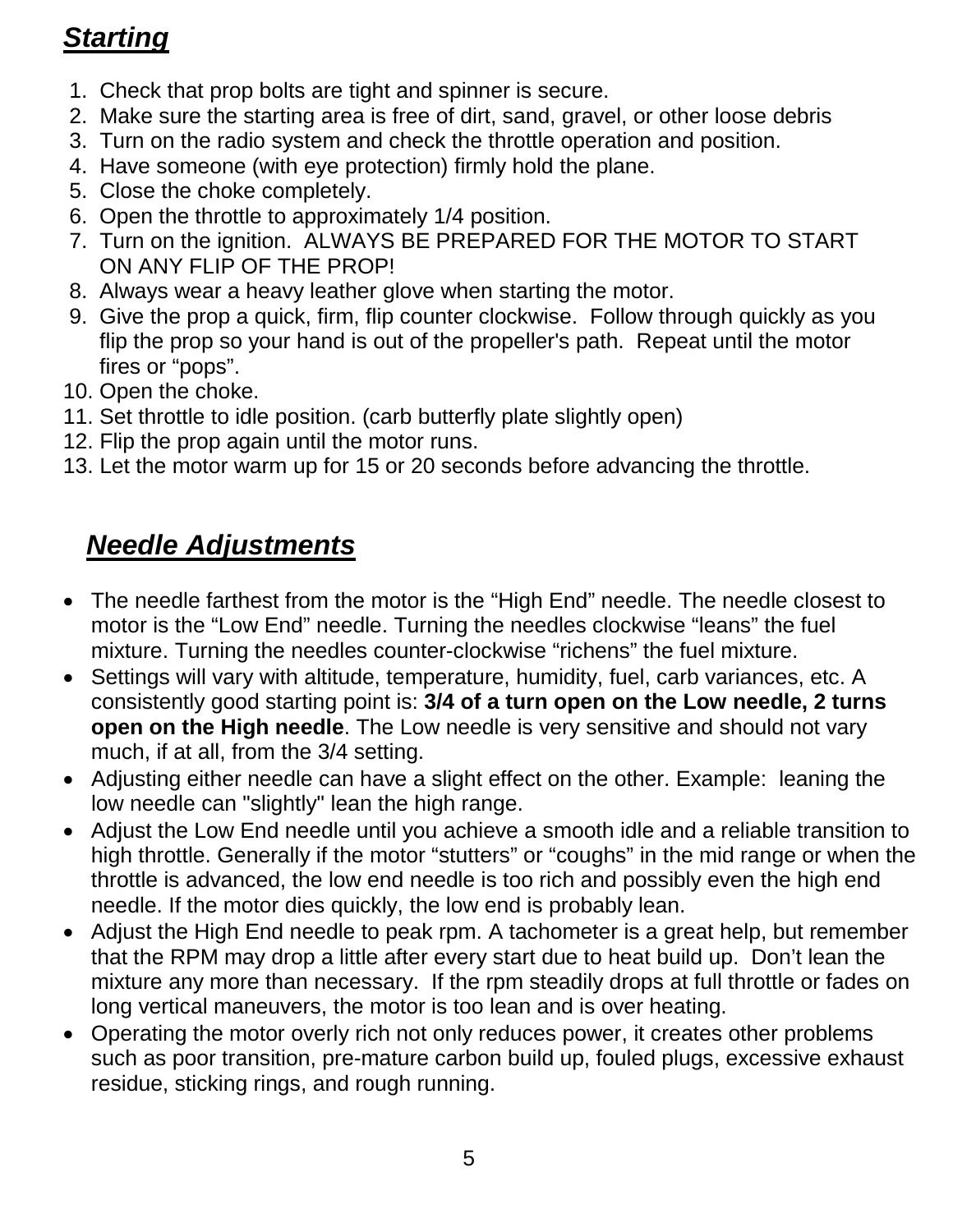# *Trouble Shooting*

#### **Motor won't start**

- Check battery voltage (should be 5.0+ volts) and all ignition connections, wiring and switches. Wires can break from vibration near connectors. Check and/or swap out regulator.
- Check tank venting, clunk position, and fuel flow.
- Does fuel move towards the carb when the prop is flipped?
- If carb isn't priming, is choke plate closing completely? Is the carb or carb mount loose causing an air leak? Look for fuel seepage.
- Is throttle set at idle or slightly higher after motor "pops" and choke is opened?
- Make sure prop is flipped over with authority. The ignition won't fire at low speed.
- If a lot of fuel drips from carb, the motor might be flooded. If so, remove and dry, or replace, the spark plugs. Try starting again without using the choke.

#### **Other issues**

- Fuel drips continually from carb: Check that the pin on the center of the diaphragm is inserted in the metering lever "fork". Make sure there is no debris in the needle seat. Remove needles and blow air into the holes.
- RPM won't go over 3,500 to 4,000: Check that the polarity of the connection between sensor and ignition is correct (not plugged in backwards).
- Broken prop bolts: In order for bolts to shear, some type of side loading (shear) movement is required. If the bolts are tightened correctly, nothing moves and prop bolts will rarely break. It's a good idea to replace prop bolts routinely. Check prop bolts before each flight!
- Excessive vibration: Check that low rpm needle setting is not too rich. Check prop and spinner balance. Make sure ignition timing is correct.
- Pink or purple colored cylinders: These colors indicate engine temperature has been too high. Check that needle settings are not too lean, air flow for cooling is sufficient, oil/gas mixture is correct.
- Engine starts backwards: Make sure prop is flipped forcefully through the compression stroke. Without enough force, the prop may backfire off compression and run backwards.

Bolt torque specifications:

 Carb bolts (5mm): 70 in. lbs. Cylinder base bolts (5mm): 90 in. lbs. Spark plugs: 90 in. lbs. Prop bolts (6mm): 90 in. lbs. (wood props), 110 in. lbs. (carbon props)

### *IF ANY PROBLEM PERSISTS, PLEASE CONTACT DESERT AIRCRAFT FIRST!*

We designed and manufactured your engine and have built, serviced, and analyzed thousands more. We cover your engine's warranty, not someone at the field or a stranger on the Internet. Please give us the opportunity to help first!

**Remember! This motor can stop at any time, for a variety of reasons. Do not fly your plane in a way that damage or harm will result if the motor stops running. Desert Aircraft will not be responsible for damage caused in engine–out situations.**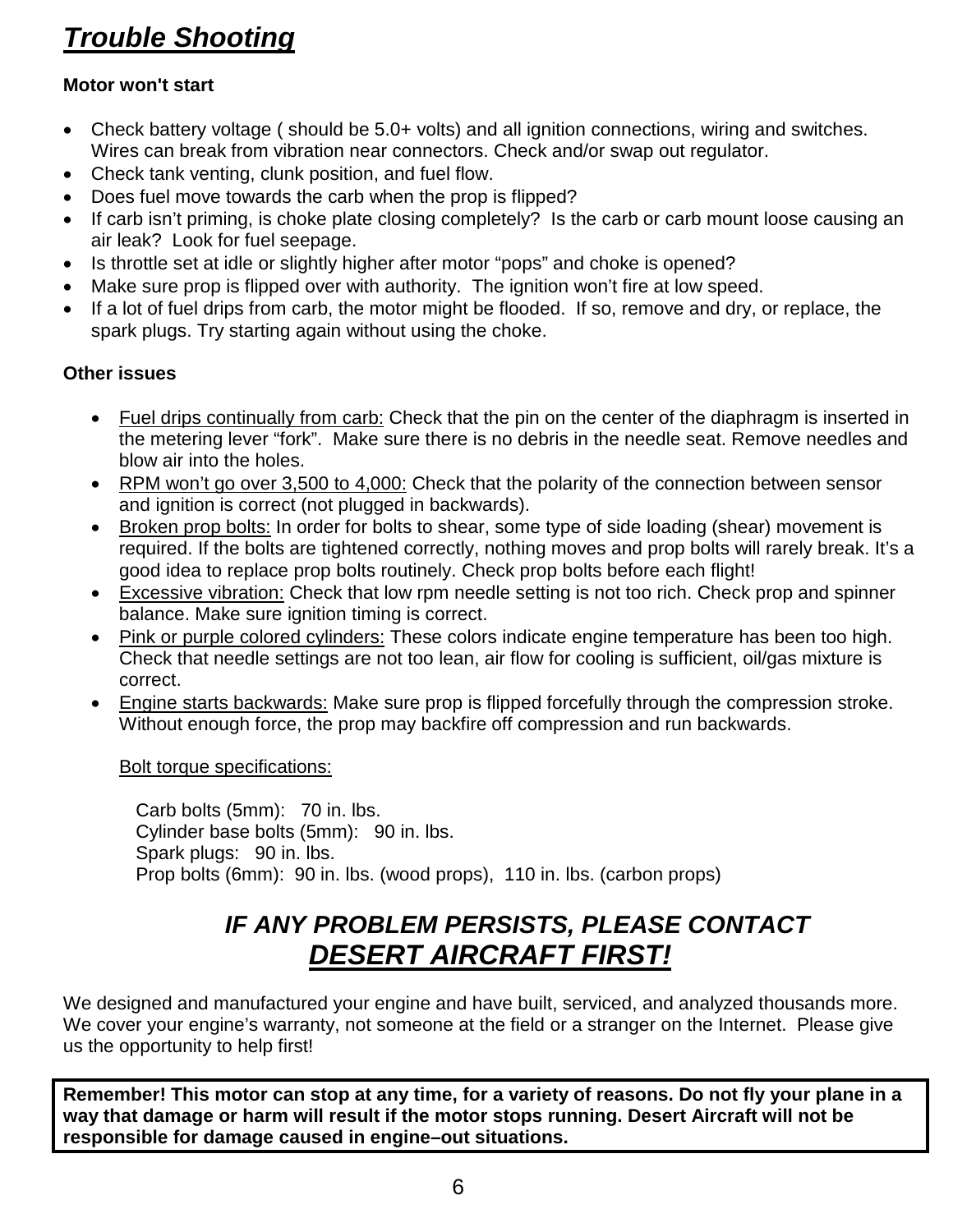# **DA170 WARRANTY**

#### **Your DA170 motor and ignition system are covered with a 3 year warranty by Desert Aircraft, starting from the date of purchase.**

- This warranty covers defects in workmanship and materials only.
- Do not disassemble the motor or ignition system. Disassembly of the motor or ignition system can void the warranty on that item.
- Any modifications to the motor, or the ignition system, other than those authorized by Desert Aircraft, will void this warranty.

#### **This warranty does not cover the following:**

- Shipping expenses to and from Desert Aircraft for warranty service.
- Damage caused by improper handling, operation, or maintenance.
- Damage caused by a crash.

- Damage caused by using improper fuel or additives.
- Damage incurred during transit to Desert Aircraft. **WRAP ENGINE CAREFULLY!!**

#### **NOTE:** *DESERT AIRCRAFT WILL NOT SHIP ANY WARRANTY REPLACEMENT ITEMS UNTIL POSSIBLY DEFECTIVE ITEMS IN QUESTION ARE RECEIVED BY DESERT AIRCRAFT.*

# *DESERT AIRCRAFT*

1815 S. Research Loop Tucson, AZ 85710 USA Ph. 520 722 0607 Fax 520 722 5622 Email info@desertaircraft.com www.desertaircraft.com